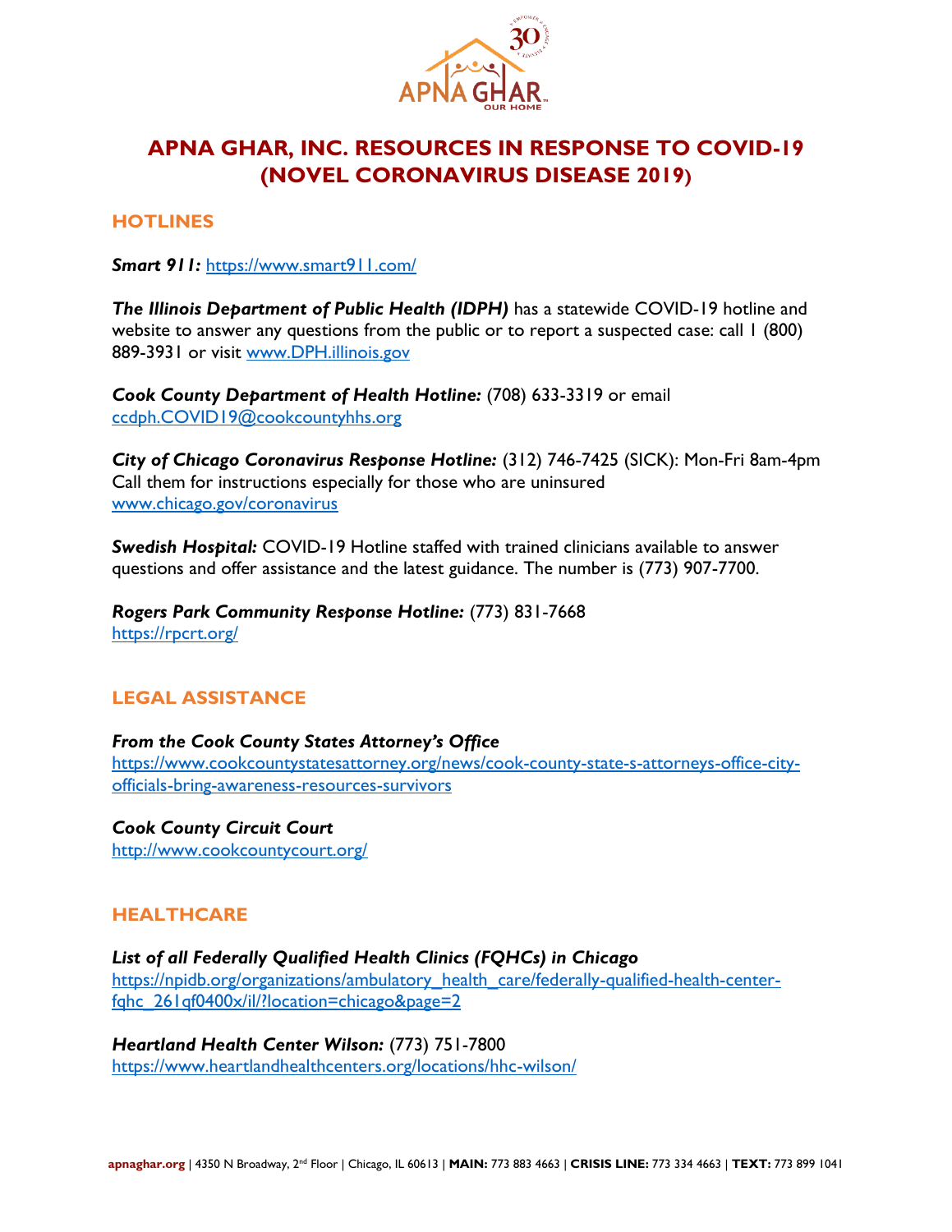

*All Heartland Health Center Locations* <https://www.heartlandhealthcenters.org/locations/>

### *Chicago Women's Health Center:*

Mon-Fri 9-4pm; 773 935 6126 by appointment only [1025 W. Sunnyside, Suite 201, Chicago, IL](https://maps.google.com/maps?q=1025+W.+Sunnyside,+Chicago,+Cook,+Illinois+60640&hl=en&sll=41.963398,-87.655763&sspn=0.009813,0.021136&hnear=1025+W+Sunnyside+Ave,+Chicago,+Cook,+Illinois+60640&t=m&z=16) 60640 <http://www.chicagowomenshealthcenter.org/>

### *Sunnyside Health Center:*

Mon-Fri 8am-5pm; (773) 878-8098 appointments encouraged 4501 N. Sheridan Rd, Chicago, IL 60640 <https://www.nearnorthhealth.org/sunnyside-health-center>

*Planned Parenthood of Illinois (PPIL):* <https://www.plannedparenthood.org/planned-parenthood-illinois>

*PPIL Rogers Park:* (773) 942-7193 5725 N. Broadway, Chicago, IL 60660 Online Appointments and All locations <https://www.plannedparenthood.org/planned-parenthood-illinois/locations>

### *Illinois Association of Free and Charitable Clinics*

<https://www.illinoisfreeclinics.org/clinic-search/clinic-directory>

### **COPING AND MENTAL HEALTHCARE**

*Hotline: Call 311 to be connected to a counselor from NAMI (National Association for Mental Illness) or call (833) 624-4244*

*Crisis / Emergency Mental Health Providers:*  <https://www.dhs.state.il.us/page.aspx?item=30893>

*Supporting your Mental Health During COVID-19:* [https://www.psychologytoday.com/us/blog/anxiety-zen/202003/19-ways-support-your-mental](https://www.psychologytoday.com/us/blog/anxiety-zen/202003/19-ways-support-your-mental-health-during-covid-19)[health-during-covid-19](https://www.psychologytoday.com/us/blog/anxiety-zen/202003/19-ways-support-your-mental-health-during-covid-19)

*Managing Stress:* [https://www.cdc.gov/coronavirus/2019-ncov/prepare/managing-stress](https://www.cdc.gov/coronavirus/2019-ncov/prepare/managing-stress-anxiety.html?emci=c7a639b4-9368-ea11-a94c-00155d03b5dd&emdi=e49e36df-a168-ea11-a94c-00155d03b5dd&ceid=2639458)[anxiety.html?emci=c7a639b4-9368-ea11-a94c-00155d03b5dd&emdi=e49e36df-a168-ea11-a94c-](https://www.cdc.gov/coronavirus/2019-ncov/prepare/managing-stress-anxiety.html?emci=c7a639b4-9368-ea11-a94c-00155d03b5dd&emdi=e49e36df-a168-ea11-a94c-00155d03b5dd&ceid=2639458)[00155d03b5dd&ceid=2639458](https://www.cdc.gov/coronavirus/2019-ncov/prepare/managing-stress-anxiety.html?emci=c7a639b4-9368-ea11-a94c-00155d03b5dd&emdi=e49e36df-a168-ea11-a94c-00155d03b5dd&ceid=2639458)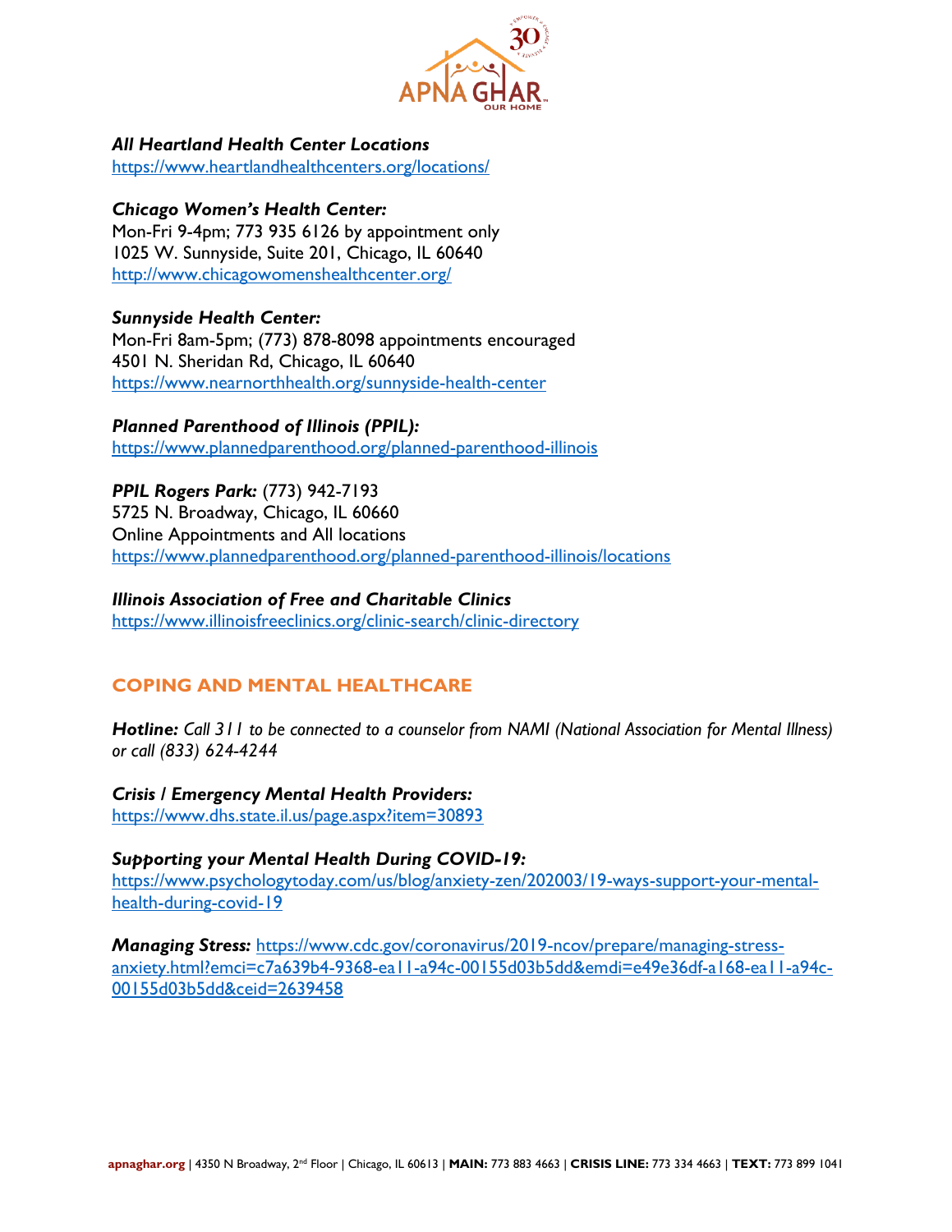

# **FOR PARENTS AND CAREGIVERS**

*Chicago Public Schools:* [www.CPS.edu/coronavirus](http://www.cps.edu/coronavirus) 

*Childcare for Essential Workers*:<http://www.dhs.state.il.us/page.aspx?item=68333>

*Childcare Information:* <https://www2.illinois.gov/sites/OECD/Pages/For-Communities.aspx>

*Homeschooling Guide and Resources:* [https://thenorthstar.com/a-crash-course-on](https://thenorthstar.com/a-crash-course-on-homeschooling-for-parents-affected-by-covid-19-school-closings/)[homeschooling-for-parents-affected-by-covid-19-school-closings/](https://thenorthstar.com/a-crash-course-on-homeschooling-for-parents-affected-by-covid-19-school-closings/)

*Parent / Caregiver Guide to Coping:* [https://www.nctsn.org/resources/parent-caregiver-guide](https://www.nctsn.org/resources/parent-caregiver-guide-to-helping-families-cope-with-the-coronavirus-disease-2019?emci=c7a639b4-9368-ea11-a94c-00155d03b5dd&emdi=e49e36df-a168-ea11-a94c-00155d03b5dd&ceid=2639458)[to-helping-families-cope-with-the-coronavirus-disease-2019?emci=c7a639b4-9368-ea11-a94c-](https://www.nctsn.org/resources/parent-caregiver-guide-to-helping-families-cope-with-the-coronavirus-disease-2019?emci=c7a639b4-9368-ea11-a94c-00155d03b5dd&emdi=e49e36df-a168-ea11-a94c-00155d03b5dd&ceid=2639458)[00155d03b5dd&emdi=e49e36df-a168-ea11-a94c-00155d03b5dd&ceid=2639458](https://www.nctsn.org/resources/parent-caregiver-guide-to-helping-families-cope-with-the-coronavirus-disease-2019?emci=c7a639b4-9368-ea11-a94c-00155d03b5dd&emdi=e49e36df-a168-ea11-a94c-00155d03b5dd&ceid=2639458)

# **FOOD ASSISTANCE**

*Food Banks:* <https://www.chicagosfoodbank.org/find-food/>

*Chicago Public Schools Food Distribution Things to Know:* [www.CPS.edu/coronavirus](http://www.cps.edu/coronavirus)  [https://chicago.suntimes.com/coronavirus/2020/3/16/21181751/coronavirus-chicago-public](https://chicago.suntimes.com/coronavirus/2020/3/16/21181751/coronavirus-chicago-public-schools-food-meals-how-get-everything-know)[schools-food-meals-how-get-everything-know](https://chicago.suntimes.com/coronavirus/2020/3/16/21181751/coronavirus-chicago-public-schools-food-meals-how-get-everything-know)

*Chicago Public Schools Meal Sites:* [https://www.cps.edu/school-reopening-2020/cps-meal](https://www.cps.edu/school-reopening-2020/cps-meal-sites/)[sites/](https://www.cps.edu/school-reopening-2020/cps-meal-sites/)

# **FINANCIAL ASSISTANCE**

*Illinois Department of Employment Security (IDES) for unemployment benefits:* <https://www2.illinois.gov/ides/Pages/default.aspx>

*Mutual Aid Effort: Request and Provide Assistance*

[https://docs.google.com/document/d/1BrTcX0r5NXpeOzXtSIpf4WsvrQitU0lnE8qQEkZYQGM](https://docs.google.com/document/d/1BrTcX0r5NXpeOzXtSIpf4WsvrQitU0lnE8qQEkZYQGM/mobilebasic?emci=c7a639b4-9368-ea11-a94c-00155d03b5dd&emdi=e49e36df-a168-ea11-a94c-00155d03b5dd&ceid=2639458) [/mobilebasic?emci=c7a639b4-9368-ea11-a94c-00155d03b5dd&emdi=e49e36df-a168-ea11-a94c-](https://docs.google.com/document/d/1BrTcX0r5NXpeOzXtSIpf4WsvrQitU0lnE8qQEkZYQGM/mobilebasic?emci=c7a639b4-9368-ea11-a94c-00155d03b5dd&emdi=e49e36df-a168-ea11-a94c-00155d03b5dd&ceid=2639458)[00155d03b5dd&ceid=2639458](https://docs.google.com/document/d/1BrTcX0r5NXpeOzXtSIpf4WsvrQitU0lnE8qQEkZYQGM/mobilebasic?emci=c7a639b4-9368-ea11-a94c-00155d03b5dd&emdi=e49e36df-a168-ea11-a94c-00155d03b5dd&ceid=2639458)

*Consumer Protection at the Office of the Illinois Attorney General:* To report price gouging and other financial exploitation by businesses during this time, call (217) 782-1090

#### *Emergency Rental Assistance:*

[https://www.chicago.gov/city/en/depts/fss/provdrs/serv/svcs/how\\_to\\_find\\_rentalassistanceinchic](https://www.chicago.gov/city/en/depts/fss/provdrs/serv/svcs/how_to_find_rentalassistanceinchicago.html) [ago.html](https://www.chicago.gov/city/en/depts/fss/provdrs/serv/svcs/how_to_find_rentalassistanceinchicago.html)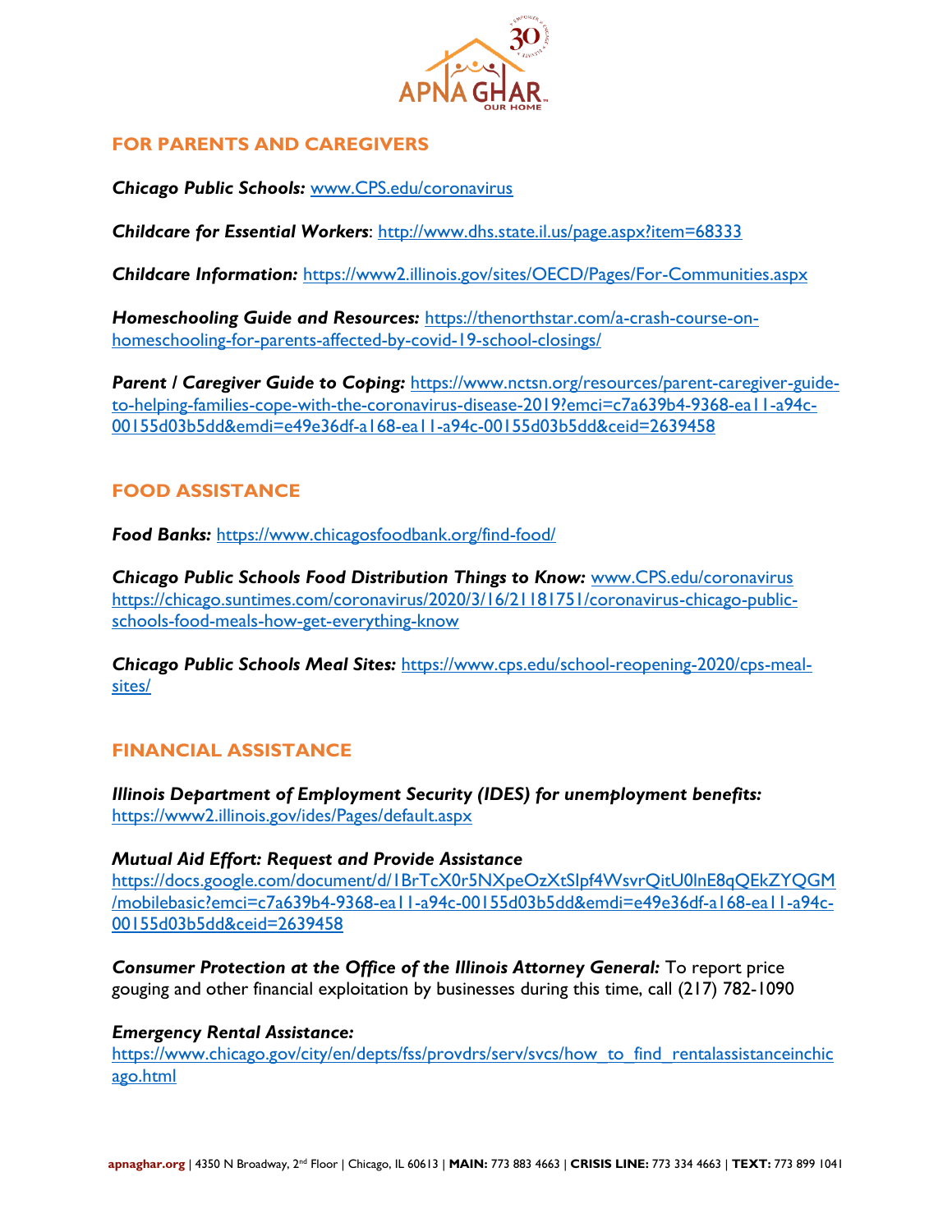

food

# **PUBLIC BENEFITS**

**Immigrant Family Resource Program (IFRP):** For information on whether or not you may qualify for public benefits please call (855) 437-7669 Monday though Friday from 9:30am to 4:30pm. Assistance is available in 8 different languages

*Services are still available.* However, the Illinois Department of Human Services (IDHS) has temporarily closed its on-site local Rehabilitation Services' (DRS) offices and scaled down staffing levels at its on-site Family and Community Resource Center (FCRCs) local offices to align with the health and safety guidance by public health officials.

- DRS' customers can reach local offices through **[regular office phone numbers](http://r20.rs6.net/tn.jsp?f=001jpqs1f2cgl1Qn2i0g7yeoz6J3y1ZJxuBzi66-bAr36spgK12UOTxHLENPPzrFKiHMMIuqgaUlEE0FMWVY1_wiB0OsLane2zZZNpyVjpbJxRnEXW6NRqDmHHE9WnhRDXy9Jc_-ucDkEdy8S4qvUtAj5pAgOybWvqbxG4rI3QyO2iKKMSjtrvuhg==&c=UpGyRw5NoAUPfcnGXfSsHwlslDWA-ONkK3dfeSv4vI-iMAa129ApTw==&ch=lrVXmXT1qPhpISJWV_3Rttiz8q76XrutsYci1_EbRM4BhBmC67L_rQ==)** or online at **[www.DRS.illinois.gov](http://r20.rs6.net/tn.jsp?f=001jpqs1f2cgl1Qn2i0g7yeoz6J3y1ZJxuBzi66-bAr36spgK12UOTxHLENPPzrFKiHpf8BGQ3MPd_5YGBSHSYEWdjGXvagn2yEzpgcfQUQNaFw99YEcnHX0iJdr7IQp_ghQanOXbFw4S0oM-yU6UuYyw==&c=UpGyRw5NoAUPfcnGXfSsHwlslDWA-ONkK3dfeSv4vI-iMAa129ApTw==&ch=lrVXmXT1qPhpISJWV_3Rttiz8q76XrutsYci1_EbRM4BhBmC67L_rQ==)**
- For benefits like Medicaid, SNAP, and TANF customers can go to **[ABE.illinois.gov](http://r20.rs6.net/tn.jsp?f=001jpqs1f2cgl1Qn2i0g7yeoz6J3y1ZJxuBzi66-bAr36spgK12UOTxHC6z98AIVxCKR5w5ed84zwCwXt0ZBgZnOJMyRHtz3BpYziYecBrV7-cuU3Yg4UrrMJKXC67Iz_Hc_aYqVT5MRfU-lmOwW1X_FQoT6AzeWlNtmck3e57WkMk=&c=UpGyRw5NoAUPfcnGXfSsHwlslDWA-ONkK3dfeSv4vI-iMAa129ApTw==&ch=lrVXmXT1qPhpISJWV_3Rttiz8q76XrutsYci1_EbRM4BhBmC67L_rQ==)** or call the ABE Call Center at 1-800-843-6154. Online or phone options encouraged.

# **HOUSING ASSISTANCE AND ADVOCACY**

*Wi-Fi:* [https://corporate.comcast.com/covid-19?emci=c7a639b4-9368-ea11-a94c-](https://corporate.comcast.com/covid-19?emci=c7a639b4-9368-ea11-a94c-00155d03b5dd&emdi=e49e36df-a168-ea11-a94c-00155d03b5dd&ceid=2639458)[00155d03b5dd&emdi=e49e36df-a168-ea11-a94c-00155d03b5dd&ceid=2639458](https://corporate.comcast.com/covid-19?emci=c7a639b4-9368-ea11-a94c-00155d03b5dd&emdi=e49e36df-a168-ea11-a94c-00155d03b5dd&ceid=2639458)

*Women's Shelters Cook County:* <https://www.womenshelters.org/co/il-cook>

*Cook County Homeless Shelter Directory* [https://www.homelessshelterdirectory.org/cgi](https://www.homelessshelterdirectory.org/cgi-bin/id/county.cgi?county=Cook-County&state=IL)[bin/id/county.cgi?county=Cook-County&state=IL](https://www.homelessshelterdirectory.org/cgi-bin/id/county.cgi?county=Cook-County&state=IL)

# *Suburban Cook County Rental Assistance*

[https://www.cookcountyil.gov/recovery?utm\\_medium=email&utm\\_source=govdelivery](https://www.cookcountyil.gov/recovery?utm_medium=email&utm_source=govdelivery)

### *State of Illinois Rental and Mortgage Relief*

[https://blockclubchicago.org/2020/08/10/rent-mortgage-help-now-available-for-illinois-residents](https://blockclubchicago.org/2020/08/10/rent-mortgage-help-now-available-for-illinois-residents-who-lost-money-from-coronavirus/)[who-lost-money-from-coronavirus/](https://blockclubchicago.org/2020/08/10/rent-mortgage-help-now-available-for-illinois-residents-who-lost-money-from-coronavirus/)

<https://era.ihda.org/>

# **PUBLIC TRANSPORTATION**

*Chicago Transit Authority:* <https://www.transitchicago.com/coronavirus/>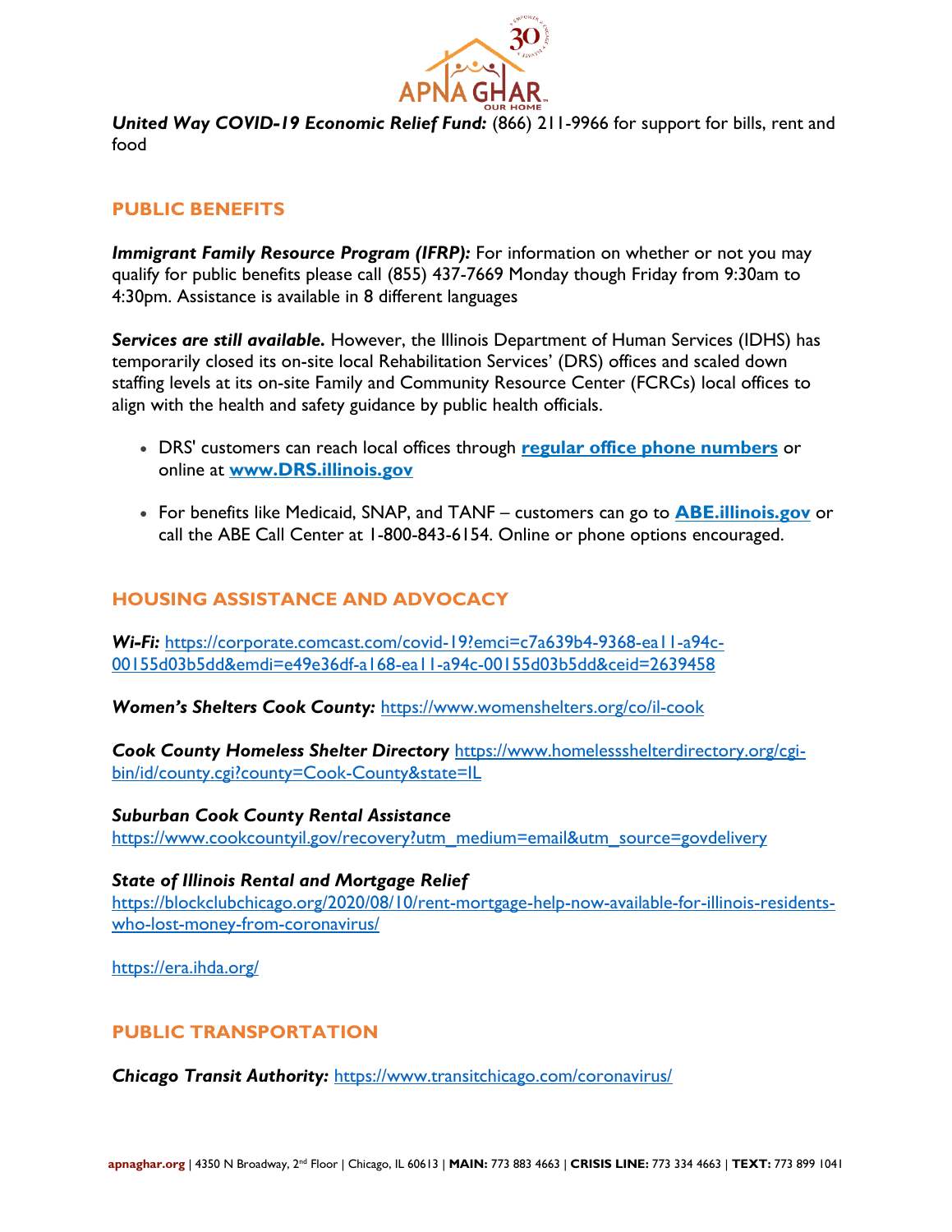

# **INFORMATION FOR SURVIVORS OF GENDER VIOLENCE**:

*IL Statewide Help Line:* (877) 863-6338

*Futures Without Violence:* [https://www.futureswithoutviolence.org/get-updates-information](https://www.futureswithoutviolence.org/get-updates-information-covid-19/)[covid-19/](https://www.futureswithoutviolence.org/get-updates-information-covid-19/)

*VAWnet:* [https://vawnet.org/news/preventing-managing-spread-covid-19-within-domestic](https://vawnet.org/news/preventing-managing-spread-covid-19-within-domestic-violence-programs)[violence-programs](https://vawnet.org/news/preventing-managing-spread-covid-19-within-domestic-violence-programs)

*National Network to End Domestic Violence: [https://nnedv.org/latest\\_update/resources](https://nnedv.org/latest_update/resources-response-coronavirus-covid-19/)*[response-coronavirus-covid-19/](https://nnedv.org/latest_update/resources-response-coronavirus-covid-19/)

*Risk Assessment:* <http://www.ncdsv.org/images/DANGERASSESSMENT.pdf>

# **IMMIGRATION AND TRAVEL**

*All people living in Illinois have the same access to healthcare and testing*

*Comprehensive Resources for Immigrants and Refugees Compiled by ICIRR:* [https://docs.google.com/document/d/1\\_FkBlQh4AIuGm3\\_rQAVBIHmDM](https://docs.google.com/document/d/1_FkBlQh4AIuGm3_rQAVBIHmDM-j5cxatvnIoxEIbmCc/edit)[j5cxatvnIoxEIbmCc/edit](https://docs.google.com/document/d/1_FkBlQh4AIuGm3_rQAVBIHmDM-j5cxatvnIoxEIbmCc/edit)

*City of Chicago Information for Immigrants:* [https://www.chicago.gov/content/dam/city/depts/mayor/Office%20of%20New%20Americans/PD](https://www.chicago.gov/content/dam/city/depts/mayor/Office%20of%20New%20Americans/PDFs/Resources_Flyers/Resources_Flyer_English_Color.pdf) [Fs/Resources\\_Flyers/Resources\\_Flyer\\_English\\_Color.pdf](https://www.chicago.gov/content/dam/city/depts/mayor/Office%20of%20New%20Americans/PDFs/Resources_Flyers/Resources_Flyer_English_Color.pdf)

*CLINIC (Catholic Legal Immigration Network):* <https://cliniclegal.org/covid-19>

*U.S. Department of State travel advisory map:* <https://travelmaps.state.gov/TSGMap>

*USCIS Things to Know:* [https://www.uscis.gov/about-us/uscis-response-coronavirus-disease-](https://www.uscis.gov/about-us/uscis-response-coronavirus-disease-2019-covid-19)[2019-covid-19](https://www.uscis.gov/about-us/uscis-response-coronavirus-disease-2019-covid-19)

*State of Illinois support for immigrants:* <https://www.dhs.state.il.us/page.aspx?item=124289>

# **GENERAL INFORMATION**

*COVID-19 information In 35 languages:* <https://covid19healthliteracyproject.com/#languages>

*State of Illinois:* <https://coronavirus.illinois.gov/s/>